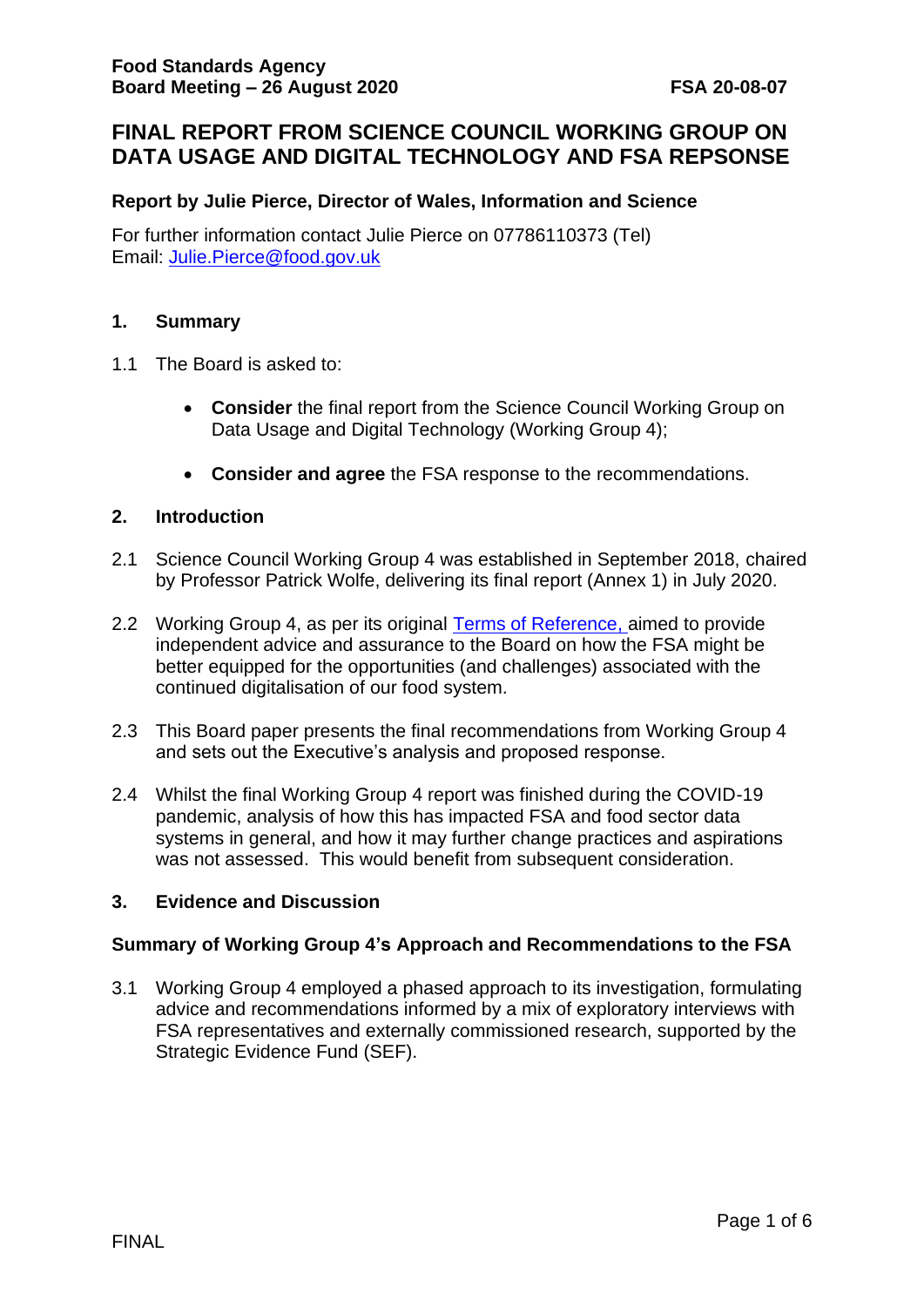- 3.2 Commissioned projects were:
	- [Road-Mapping Uses of Advanced Analytics in the UK Food and Drink](https://science-council.food.gov.uk/sites/default/files/appofadvancedanalyticsfinalreport.pdf)  [Sector,](https://science-council.food.gov.uk/sites/default/files/appofadvancedanalyticsfinalreport.pdf) commissioned with [The Alan Turing](https://www.turing.ac.uk/) Institute (Project FS301085);
	- Developing 'Data Trusts' for the Food Supply Chain, commissioned with the [Internet of Food Things Network Plus](https://www.foodchain.ac.uk/) (IoFT) (Project FS301083)<sup>1</sup>.
- 3.3 Working Group 4 has concluded its investigation by providing six high-level recommendations to protect and encourage the FSA's strategic positioning in relation to data usage and data and digital innovation. The top line of these recommendations (as below) are expanded on in the full report provided separately as Annex 1.
- 3.4 Taken together, these can be summarised as supporting key considerations of governance, capability and culture.
- 3.5 The Working Group 4 recommendations are to:
	- **1.** Champion an integrated approach to data standards;
	- **2.** Grow the FSA's technical leadership for data;
	- **3.** Champion the principles of permissioned data access and open data where possible and explore options available to mandate improved data access where consumer interest is at stake;
	- **4.** Whilst remaining responsive to rapidly emerging opportunities for innovation, the FSA would benefit from more consistent completion of the 'innovation cycle' and long-term monitoring of impact for data innovations;
	- **5.** Encourage the development of data capabilities and skills across the FSA staff base;
	- **6.** Ensure the FSA is sufficiently equipped to attract, reward and retain internal skillsets, whilst continuing to endorse flexible means of providing data skills and capabilities for the FSA.

## **Executive's Analysis of the Working Group's Recommendations**

3.6 The Executive welcomes the Working Group 4 report and uses the remainder of this paper to work through each of the recommendations and consider the overarching themes of governance, capability and culture.

<sup>&</sup>lt;sup>1</sup> This project is ongoing until December 2020 but Working Group 4 has been informed by interim discussion and deliverables.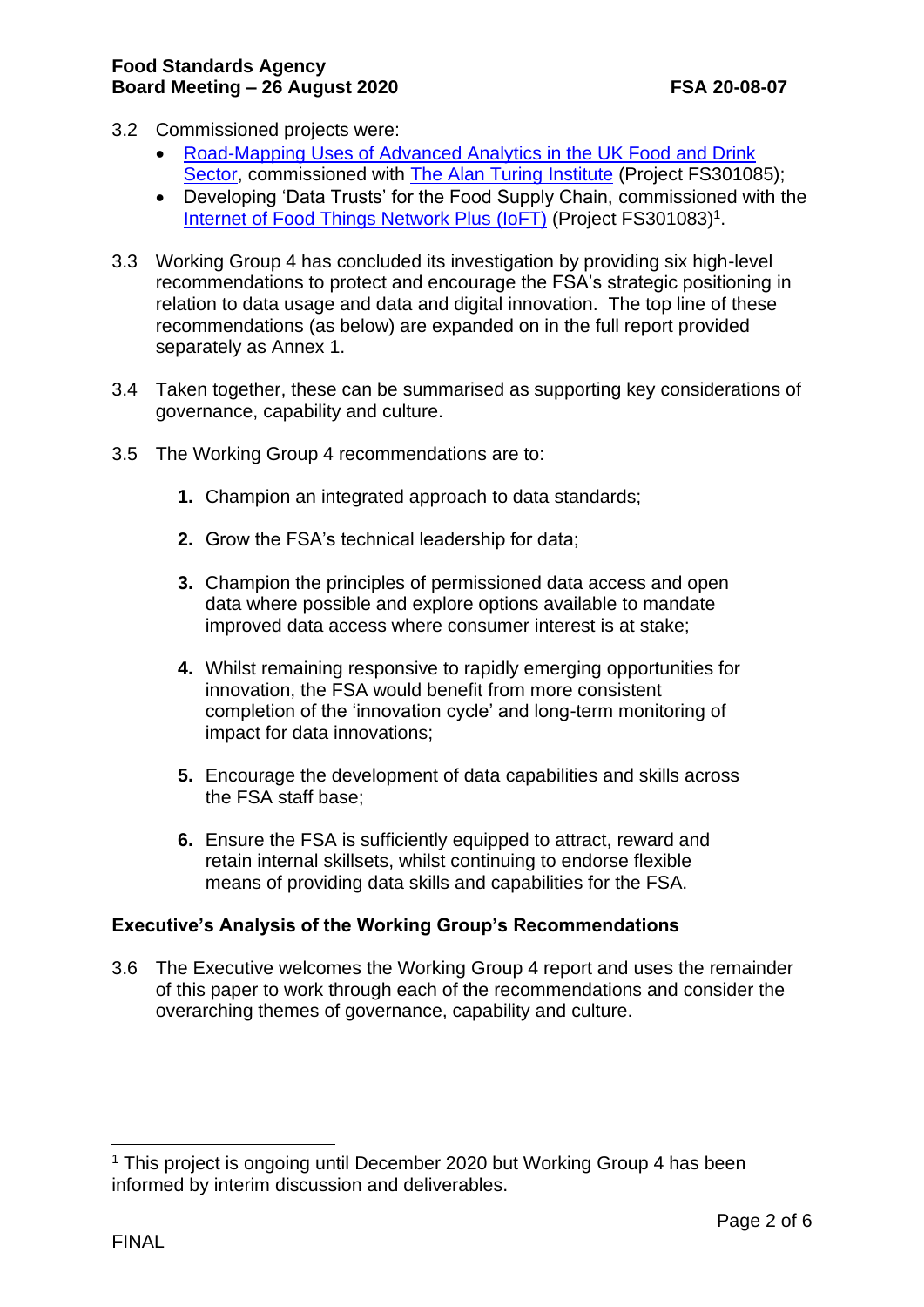- 3.7 The Executive:
	- Agree that data standards are fundamental to our ability to operate in a connected data ecosystem and that the FSA must continue to work with partners, whether government or business, UK or international, to actively influence standards where this is felt to be justifiable in relation to consumer interests. The FSA Data Science Team is finalising a review of data standards, with specific recommendations for prioritised actions with different stakeholders. Ongoing response to Recommendation 1 will also consider how advances in Natural Language Processing<sup>2</sup> (NLP) and semantic data exchanges<sup>3</sup> can alter the discussion of data standards, so data tools themselves can improve data quality. The FSA is already gaining experience in these techniques.
	- Continue to press for data standardisation, where it adds value, both across government and business. We are pleased to see the profile of data standards being raised in government by the Office for National Statistics (ONS), announcement of the creation of a Data Standards Authority (DSA), led by the Government Digital Service (GDS), and the Cabinet Office and Number 10 driving for increased data sharing, which is enabled by underpinning data standards. We will also continue to play a key role in the establishment and use of food industry-wide standards and international standards.
	- Has recognised the increasing importance of data in all its guises, in the delivery of the FSA's mission. High level sponsorship has been established from the FSA Board and EMT, and our successes in publication of so much open data<sup>4</sup> and implementation of GDPR are examples where that sponsorship was critical. Underpinning governance structures in the FSA have been established such as Information Governance Board, the IT Management Board and Strategic Surveillance Steering Committee.
	- Recognises the importance of leadership (Recommendation 2) in such a critical, fast moving and broad subject. Brigading all "data related" teams from statisticians to data scientists, from operational research to data architecture, under one Director has strengthened that overall leadership within the FSA. EMT also strongly supports the continued role the FSA plays in for example, membership of the Data Leaders Network, reporting into the Data Advisory Board<sup>5</sup>, and our contribution to the National Data Strategy<sup>6</sup>.

<sup>&</sup>lt;sup>2</sup> NLP covers a wide range of techniques for the extraction of information from unstructured data, like that in free text.

 $3$  The ability of different systems to exchange and interpret data with a shared meaning.

<sup>4</sup> <https://data.food.gov.uk/catalog>

<sup>5</sup> [https://www.gov.uk/government/groups/data-advisory-board-and-data-leaders](https://www.gov.uk/government/groups/data-advisory-board-and-data-leaders-network)[network](https://www.gov.uk/government/groups/data-advisory-board-and-data-leaders-network)

<sup>6</sup> <https://www.gov.uk/guidance/national-data-strategy>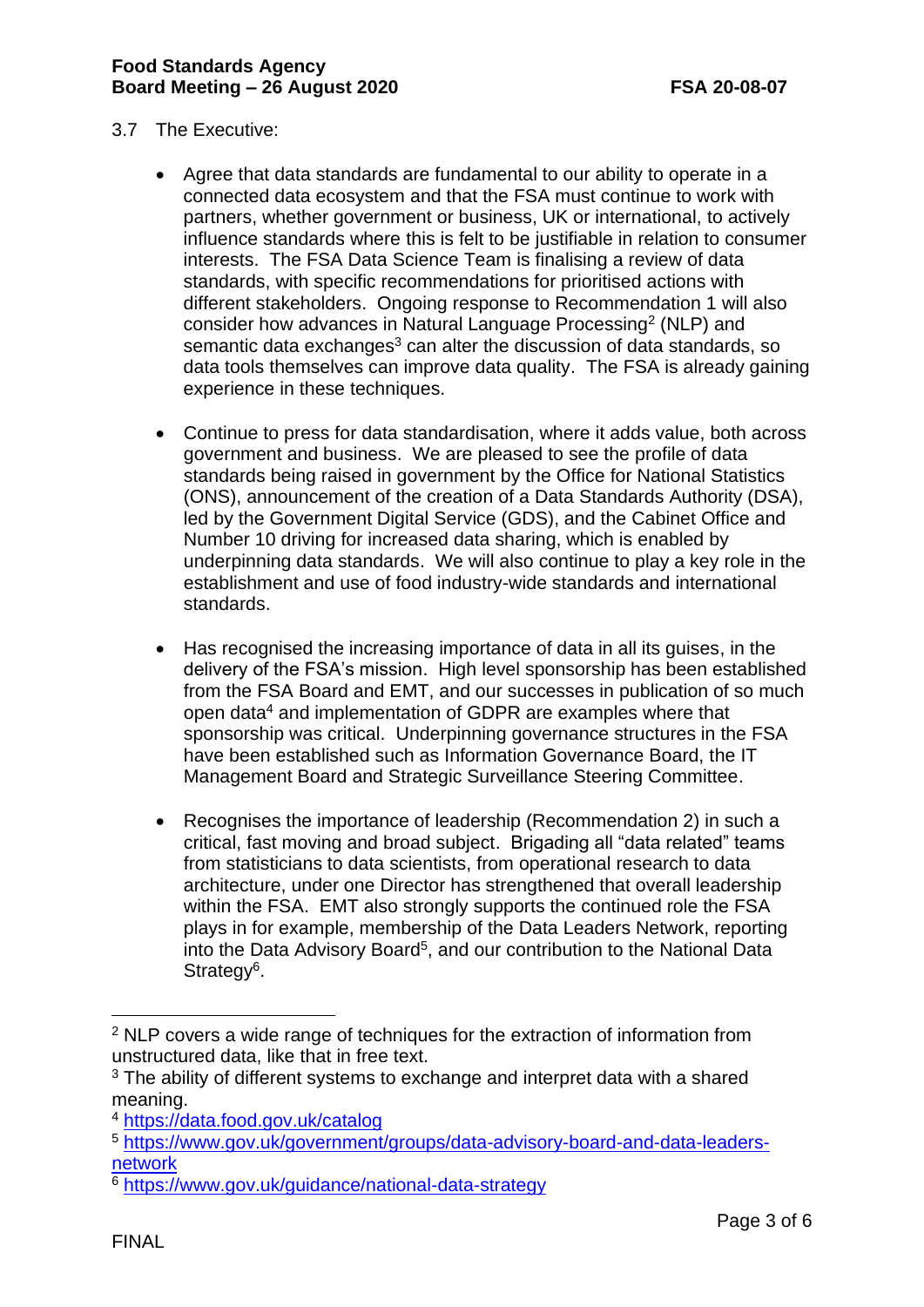#### **Food Standards Agency Board Meeting – 26 August 2020 FSA 20-08-07**

- Agree that improved access to external data, and its timeliness, led by a clearly identified user need has significant potential to improve the trustworthiness of our food system. Our food system is complex and the FSA welcomes Working Group 4's contribution to this space in commissioning the Data Trusts project with Internet of Food Things. This is an area where there has been significant evolution in the data tools available e.g. Blockchain, but more importantly, the business operating models that are enabled. The Executive is taking forward Recommendation 3, with a cross governmental pilot on an 'Open Ecosystem Federation' that explores the development of data 'protocols' to enable sharing of intelligence across multiple parties, with the first use case being considered on intelligence sharing for food freight arriving into the UK.
- Agree that long-term monitoring and evaluation of applications developed in FSA data 'sprints' need to evolve to the next stage. The approach was taken to demonstrate value to users quickly and to meet the then fastemerging needs of EU Exit. Many products have been implemented into service, and there is a growing catalogue of material benefits. The resourcing challenge of maintaining and undertaking subsequent userdriven development/optimisation of each application is of course increased as each new 'problem' is presented, and 'asset' created. We need to be more explicit with the consideration of development of new tools vs continuous improvement of existing ones. This may help create a more balanced 'mixed portfolio' of effort but requires consideration of associated resourcing (Recommendation 4).
- Will consider how to improve the data skills of the FSA staff base (Recommendation 5), as new applications increasingly modify the ways we all work. There remain cultural barriers within this that will likely require a sustained and blended approach to address. Our ongoing response will consider existing support, how to improve on this and the need to consider a mix of generic skills training and wide range of role specific training. The Executive may consider drawing on experience from the Government wide Data Leaders Network and resources such as the Open Data Institute Data Skills Framework<sup>7</sup>. The wide range of user needs should be considered before constructing a general training programme. This should be considered within the work to understand the wider strategic capabilities of the FSA.
- Remains aware of the need to consider appropriate resourcing for data within its own resources, based on the Board prescribed ambition (Recommendation 6). The skills we need are in scarce supply, and COVID-19 has demonstrated their value even more. The FSA has a good core team and strong relationships with several specialist suppliers and academia but needs to be live to the risk we could suddenly lose those skills. The FSA seeks to continue to use its position of strength, its strong

<sup>7</sup> <http://theodi.org/wp-content/uploads/2020/05/2020-05-Data-Skills-Framework.pdf>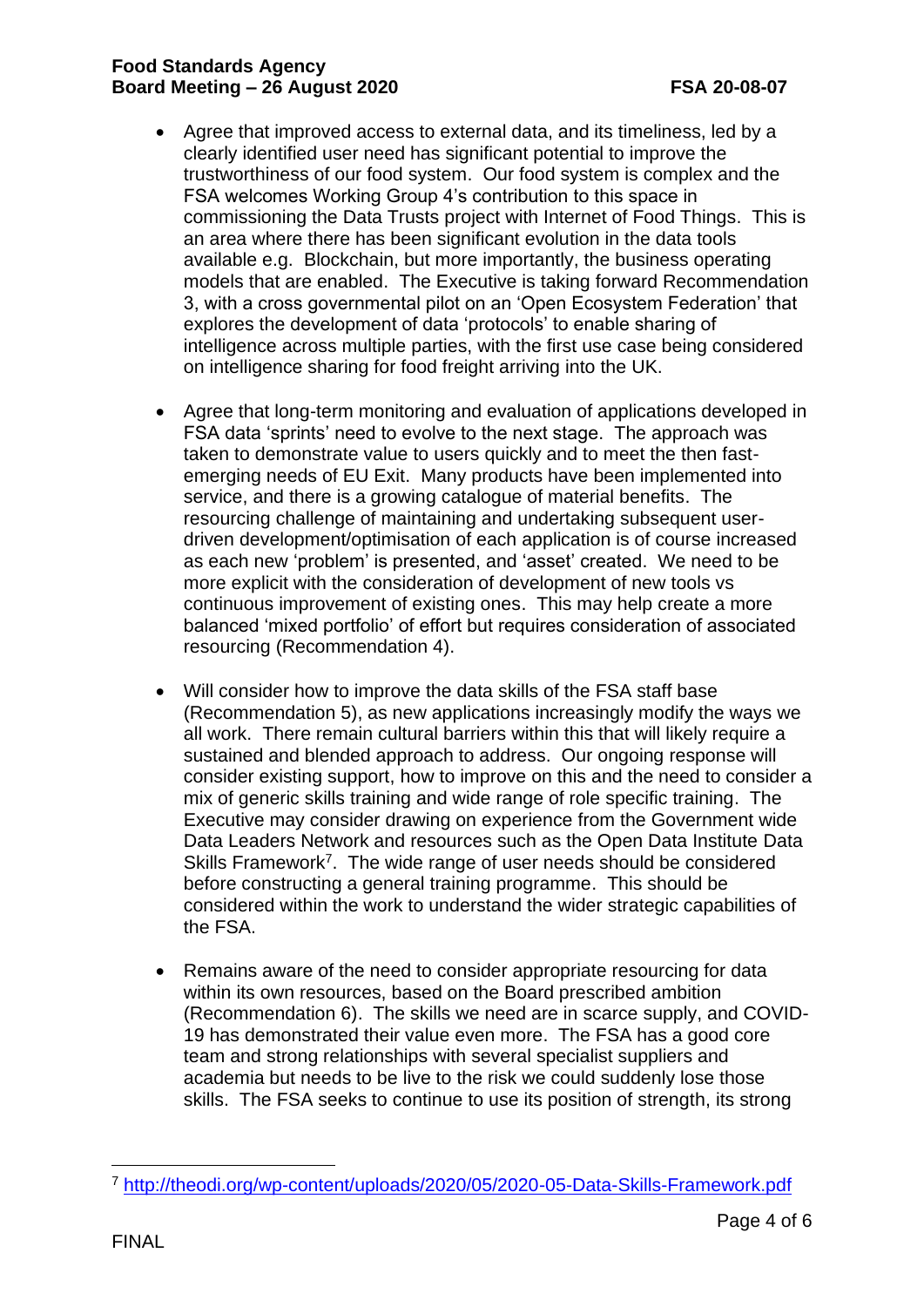reputation and critical purpose, to influence and leverage others to help achieve its aims.

3.8 The Executive will update the Science Council on FSA progress made against the Working Group 4 recommendations within twelve months.

### **4. Conclusions**

- 4.1 The Board is asked to:
	- **Consider** the final report from the Science Council Working Group on Data Usage and Digital Technology (Working Group 4);
	- **Consider and agree** the FSA response to the recommendations.